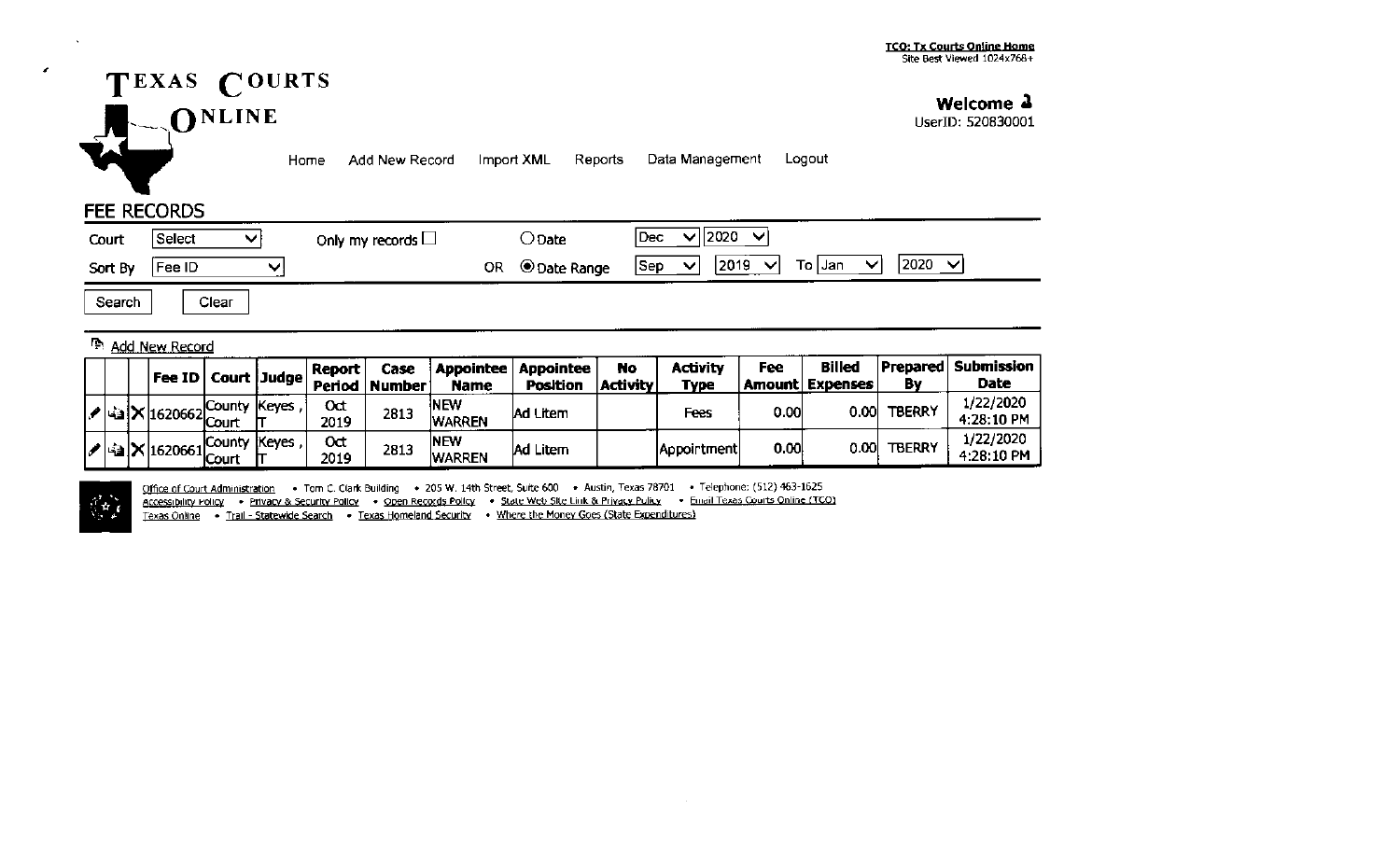## GAINES COUNTY APPOINTMENTS APPROVED FOR COUNTY COURTS - OCTOBER, 2019

 $\ddot{\phantom{0}}$ 

 $\frac{1}{2}$ 

| $3015 - 20 - 28$ | ã                   | <b>Particular</b> |                         | 114937975 NBM, WARED | <b>RANGEL ENRIQUE HERRY</b>                                                                                                                                                                                      | ET9Z | <b>1231</b>                       | 754              |
|------------------|---------------------|-------------------|-------------------------|----------------------|------------------------------------------------------------------------------------------------------------------------------------------------------------------------------------------------------------------|------|-----------------------------------|------------------|
|                  | <b>APPOINTER IS</b> | <b>CPOINTED</b>   | ₿                       | <b>PAN KO</b>        | 如此的现在分词的过去式和过去分词使用的过去式和过去分词形式的过去式和过去分词形式的过去式和过去分词 医胃炎 医胃炎 医鼻炎 医鼻炎 医鼻炎 医鼻炎 医鼻炎 医鼻炎 医鼻炎 医鼻炎 医鼻炎 医阴道性 医白色 化二乙基化 医水杨酸盐 医水杨酸盐 医水杨酸盐 医水杨酸盐 医水杨酸 医水杨酸 医水杨酸盐 医马克氏试验检尿毒素 医马克氏试验检尿素 医水杨酸盐 医马克氏征 医水杨酸盐<br><b>GUSS STATE</b> |      | OASE NORTH APPOINTMENT CASE NORTH | <b>COUNT</b>     |
| <b>TO STAC</b>   |                     | EDIEM OF HOITISCH | i Bach<br><b>NOSING</b> |                      |                                                                                                                                                                                                                  |      | <b>JUDGE/MASTRR/REFERE</b>        | <b>NO SER OF</b> |
|                  |                     |                   |                         |                      |                                                                                                                                                                                                                  |      | <b>NAME CR</b>                    |                  |

This form is for tracking purposes only and will not be accepted as monthly report. The information must be entered into the reporting database.